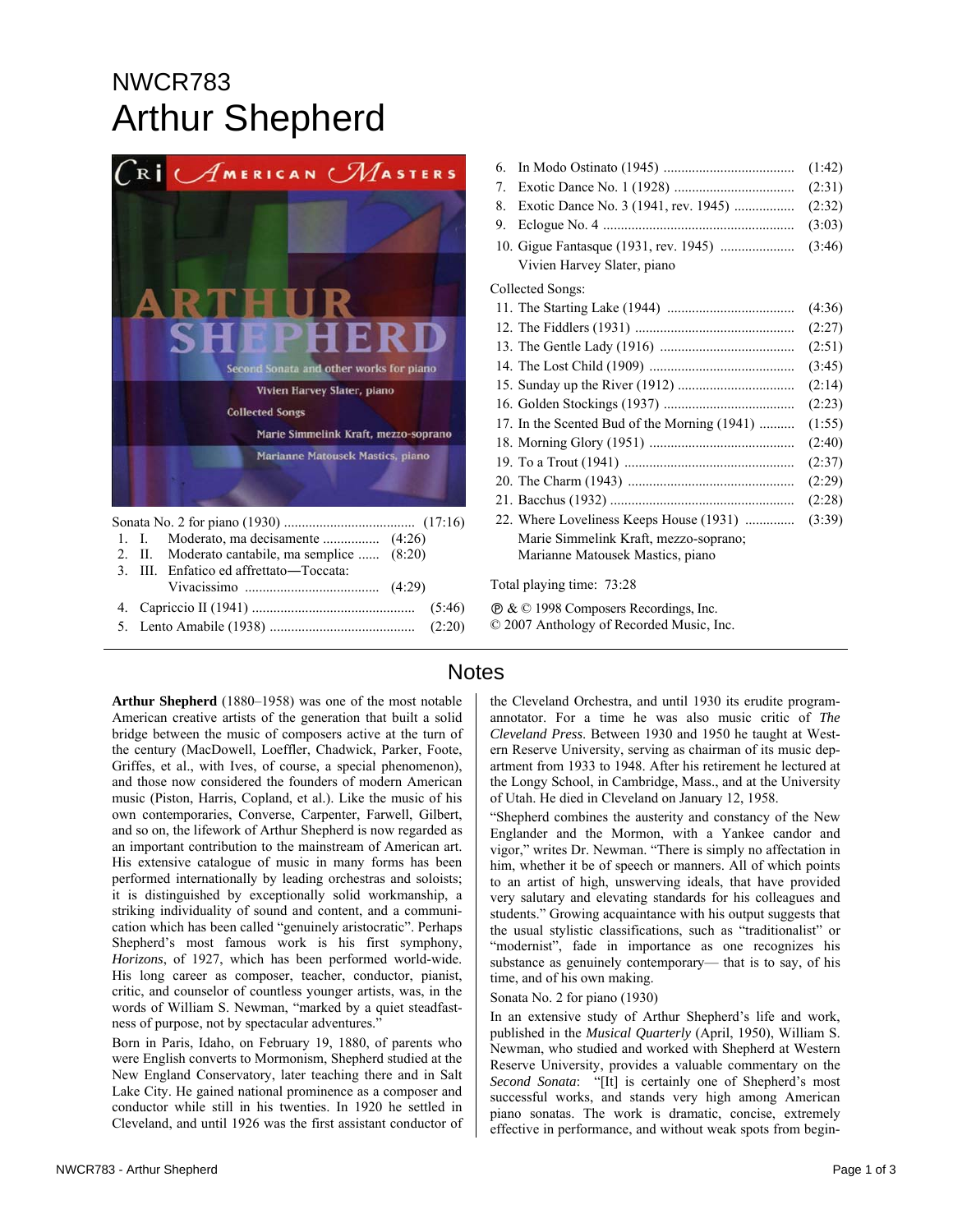ning to end. If, as he says, he has always found writing for the piano "a tough problem", it is not because his considerable experience as a pianist has failed him but because he so often conceives large pointed sonorities and rich active textures. Yet the writing, although it seldom achieves a Mendelssohnian fluency, usually comes off surprisingly well in performance in spite of its frequently unpianistic look. The incisive opening of the sonata, with its lowered second and raised fourth, is clue enough to the identity of the composer... The first movement is epigrammatic. Its development is scarcely more than a re-transition. By his characteristic method of hovering about a single tone in each important structural division, the composer projects a very direct and clear tonal scheme that sharply defines the form."

Newman describes the theme of the variations in the middle movement as "wonderfully simple and expressive", and finds the entire movement "a sort of précis of Shepherd's style... It contains a remarkable three-voice canon (Variation I), a fleet passage in double octaves (Var. II), a bold outpouring of strong harmonies and imitations (Var. III), a driving, modally flavored gigue (Var. IV), a final sweeping line that culminates in a thrilling climax." Yet the close of this noble music is quiet and reflective.

"Introduced by retrospective allusions to the previous two movements," Newman concludes, "the finale is an impressive toccata impelled by a successful use of mixed meters in the crisp main theme." Perhaps surprisingly, the composer who is most vividly recalled by the remarkable mixture of lyricism and sardonic sharpness is Prokofiev. While other meters are also employed, the rhythmic freedom of alternating 3/8 and 4/8 measures for the body of the movement gives the music a quite extraordinary impetus without the effect of motoric regularity.

#### *Capriccio II* (1941)

Except for a certain quality of willfulness, even stubbornness, the term *Capriccio* should not here be taken to mean capriciousness. This is a large-scaled, virtuosic composition, more complex in organization than appears on the surface. The more songful material of the middle section, marked *Meno mosso e ben cantando*, is soon displaced by more brilliant figurations, and the quiet return to the opening material is aptly designated as somewhat "sinistro". The ending is grandiose. *Capriccio II* is dedicated to pianist Vivien Harvey Slater.

#### *Lento Amabile* (1938)

The tonality of this piece is so elusive, the harmony so chromatic, that the composer provided no key signature. In fact, the opening melody approaches the shape of a Schoenbergian twelve-tone row, not, to be sure, carried through in strict adherence to the method.

#### *In Modo Ostinato* (1945)

*In Modo Ostinato*, in which a noncommittal, almost jaunty, phrase recurs "obstinately" and imperturbably, begins as if it were an etude. The 7/4 meter lends it a constant sense of fluidity, and the ending, in which the home key of G is superimposed on that of C, shows the composer's skill in dealing with a device made "classic" by Stravinsky.

#### *Exotic Dance No. 1* (1928)

Despite its title, *Exotic Dance No. 1* contains no fake orientalism; only a subtle use of augmented intervals, in a scale probably invented by Shepherd. In the close, the tonality gravitates between the major and minor modes of B. In 1930, the composer used the theme of this piece for his *Choreographic Suite*, performed under his direction by the Cleveland Orchestra in October of 1931. In the program note, he remarked that his composition of 1928 "from the very beginning evoked for me certain orchestral sonorities and secondarily a sort of choreographic characterization. During a visit to London in the summer of the same year, I went repeatedly to performances of the Russian ballet... My little exotic tune seemed to take color from this experience and was soon to set forth on its orchestral adventures."

## *Exotic Dance No. 3* (1941, rev. 1954)

*Exotic Dance No.* 3 is one of the composer's elusive pieces almost a sketch, an improvisation, and with the magic of spontaneity, almost French in spirit.

## *Eclogue No. 4* (1948)

An eclogue is defined as a pastoral poem or, more charmingly for this instance, as a conversation between two shepherds. Like the middle movement of the *Second Sonata*, *Eclogue No. 4* shows the composer's masterly command of traditional harmony untraditionally employed. One thinks at times of Prokofiev's skill in turning a conventional thought, by a certain turn of harmony, into a jewel. A more agitated middle section in distinct keys, with the 4/4 time converted into a kind of 12/8, gives us figurations which continue as the main theme returns. The ending utilizes the sustaining power of the piano, at the triple-pianissimo level, for a fine harmonic solution.

### *Gigue Fantasque* (1931, rev. 1945)

The ancient dance known as the gigue or jig is here revitalized through virtuosic treatment and many a fantastic excursion. On the one hand, the composer insists in a note that "due adherence to the metronome indication (eighthnote=144) is important", and that "a strict tempo must be maintained throughout"; and on the other, he warns that "this piece is not an "etude" for development of *fingerfertigkeit* [finger agility]."

#### *—-Klaus G. Roy*

**Vivien Harvey Slater** is one of the leading pianists in upstate New York. Born in Toronto, Ontario, she is a graduate of the Cincinnati Conservatory of Music. There, and in Cleveland, she studied with Severin Eisenberger, and appeared as soloist with the Cleveland Orchestra under Erich Leinsdorf's direction. She has since given recitals and made concerto appearances in many cities, including New York (Town Hall recital and New York Philharmonic summer concert), and has toured several times in Europe with exceptional success. Her compositions have been performed by the Rochester Philharmonic, the Cleveland Orchestra, and others; many of her piano pieces are published, and widely used in teaching and recital. For over twenty years she has been on the faculty of Colgate University, Hamilton, New York, where her husband, Joseph Slater, was head of the English department; she teaches privately as well as at Colgate, and is active in the musical life of the area as soloist, accompanist, and composer. While living in Cleveland, Mrs. Slater studied Arthur Shepherd's music with him, and in the mid-1950s made the tapes of the present selection of his piano music with his counsel and approval. She has continued to champion his music in numerous recitals since. This recording remains the most substantial documentation of Shepherd's music for the keyboard.

The pianist writes about her relationship, both personal and artistic, to the composer: "My friendship with Arthur Shepherd extended over a period of eleven or twelve years. It was in his classes in composition at Western Reserve University that I first came to know him. He was extremely articulate and would sometimes spend the greater part of a class trying to find concrete reasons why a certain passage under discus